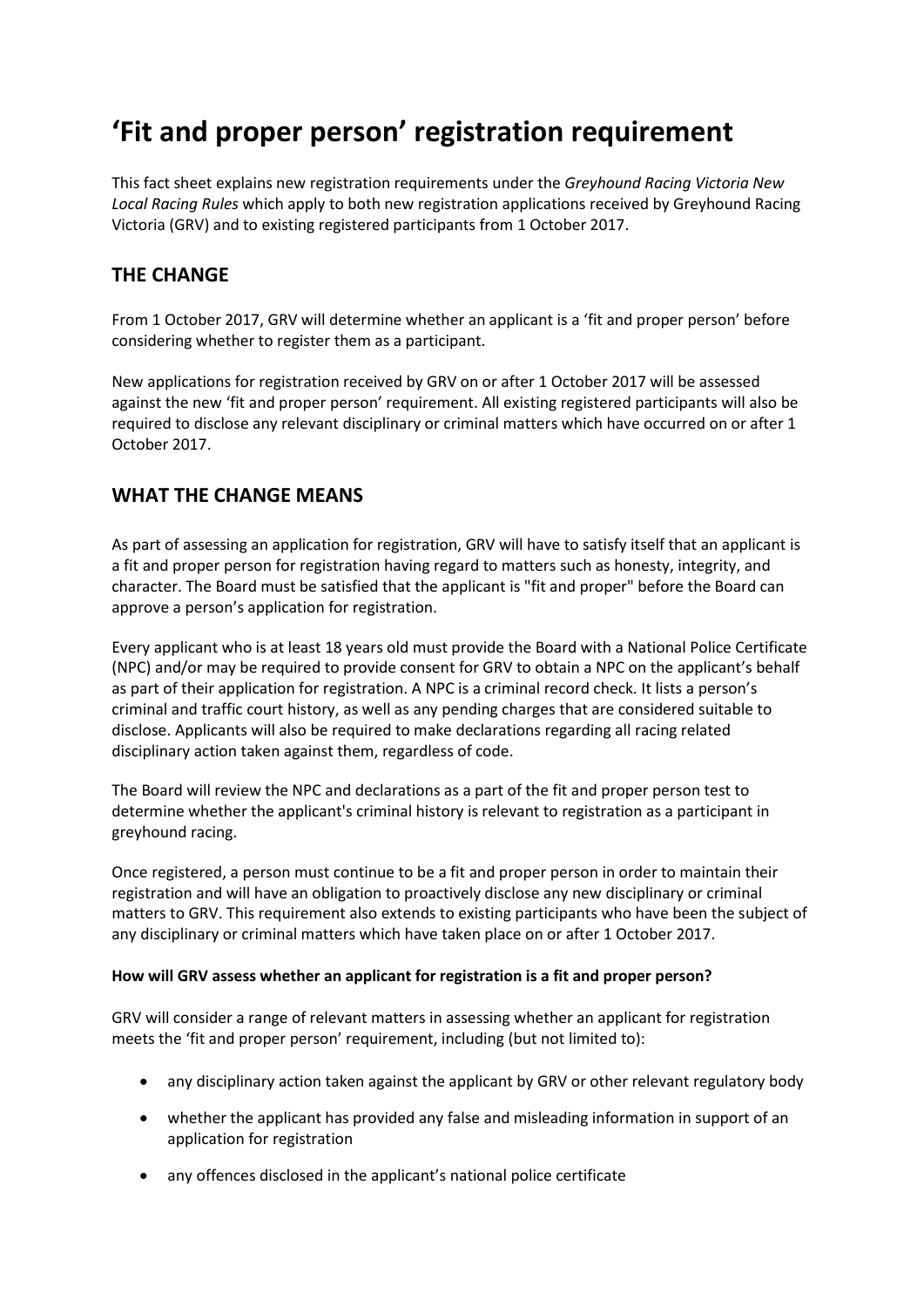- whether the applicant has complied with registration conditions including the applicant's performance in key animal welfare related activities such as rehoming
- any adverse matter disclosed by the applicant, for example, having been convicted or found guilty of an offence involving animal cruelty, violence, fraud or dishonesty
- a failure to disclose an adverse matter described above that later becomes known to GRV.

#### **What if GRV identifies a matter it considers relevant to an assessment of the applicant's fitness and propriety during the application process?**

If GRV identifies a matter it considers relevant to whether the applicant is a fit and proper person, it will contact the applicant advising them of the matter and seek a response from the applicant and/or further information.

When determining whether the applicant is a fit and proper person to be registered, GRV will consider not just the existence of a relevant matter, but all the circumstances relating to that matter, including (but not limited to):

- the nature of the applicant's conduct and its relevance to their fitness to participate in Greyhound Racing
- the attitude of the applicant in relation to the conduct
- any further instances involving the same or similar conduct by the applicant
- how recently or long ago the conduct occurred
- any other relevant or mitigating factors.

In most cases, a single relevant matter will not necessarily indicate that an applicant is not a fit and proper person. On the other hand, a pattern of conduct may demonstrate an attitude towards standards of proper conduct or honesty that indicates an applicant is not a fit and proper person to participate in greyhound racing.

#### **What if GRV considers that a person may not be a fit and proper person?**

If, after considering an application for registration, GRV **proposes** to refuse the application on grounds that it is not satisfied the applicant is a fit and proper person, GRV will:

- notify the applicant in writing that it proposes to refuse the application and set out its reasons for the proposed refusal
- give the applicant a reasonable opportunity to respond to GRV's proposed decision and reasons for decision, and invite the applicant to respond to the proposed refusal by expressing their views and/or providing further information to support their application.

#### **What if GRV decides that a person is not a fit and proper person?**

If, after considering the applicant's response and any further relevant information, GRV decides to refuse the application on grounds that it is not satisfied the applicant is a fit and proper person, GRV